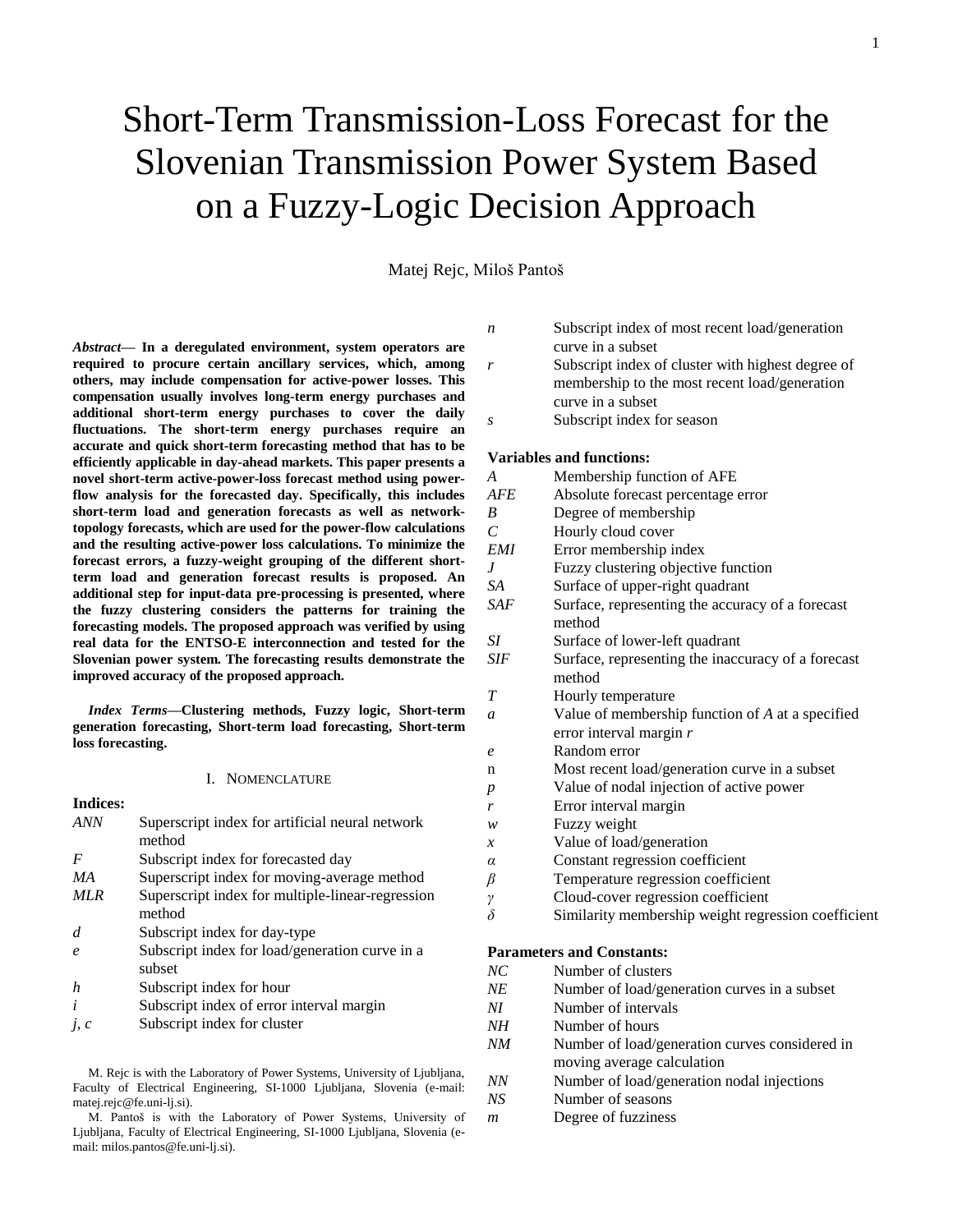#### **Matrices and Vectors:**

**B** Degree of membership matrix

**C** Hourly cloud-cover matrix

- **EMI** Error membership index matrix
- **T** Hourly temperature matrix
- **a** Membership value matrix
- **e** Matrix of random errors
- **p** Matrix of nodal injections of active power
- **r** Error interval margin matrix
- **v** Cluster center matrix
- **w** Matrix of fuzzy weights
- **x** Historical load/generation curve matrix

# **Abbreviations:**

| AC         | Alternating current          |
|------------|------------------------------|
| <b>AFE</b> | Absolute percentage error    |
| <b>ANN</b> | Artificial neural network    |
| <b>EMI</b> | Error margin index           |
| <b>MA</b>  | Moving average               |
| <b>MLR</b> | Multiple linear regression   |
| <b>SMW</b> | Similarity-membership weight |
|            |                              |

## II. INTRODUCTION

THE restructuring of the electric-power industry introduced competition to the generation of power, the concept of  $\blacksquare$  competition to the generation of power, the concept of electricity supply as a commodity market, and new roles for the utilities. One such aspect defined by new regulations is the procurement and compensation of ancillary services within a competitive market. Ancillary services in the supply of electricity are defined as services essential for the functioning of electric power systems and, among other services, may include compensation for active-power losses [\[1\],](#page-10-0) [\[2\].](#page-10-1) These losses must be compensated by the system operator. This requires the system operator to purchase the required energy, which is usually done in several stages, most often as yearly, monthly and daily volume purchases [\[2\].](#page-10-1) In the event the purchased energy does not cover the actual active-power losses, secondary active-power reserve must be activated. This is not cost effective and may in a worst-case scenario threaten the security of the system due to the fact that the secondary active-power reserve is primarily intended to maintain or establish a balance between generation and consumption in the control area in line with the forecasted operation schedules and it restores the regulative scope of primary control. For this reason, the cost of secondary active-power reserve energy is usually higher than the cost of energy required to compensate active-power losses bought on a day-ahead market, due to the fact that secondary active-power reserve includes energy purchases and control-output time-range specifications. The increasing economic pressure on system operators thus requires the use of accurate forecasting tools to forecast the active-power losses in order to be efficiently applicable in dayahead markets.

Short-term active-power-loss forecasting is closely related to short-term forecasts of the system loading conditions, the imports and exports of electrical energy, i.e., the power transits, and the network topology. These system conditions define the power flows and the losses throughout the system.

The numerous short-term forecasting tools applied in the field of power engineering, such as load forecasting, can be applied for direct active-power-loss forecasting. However, due to the nonlinear behavior of active-power losses and the numerous impact factors, mathematical forecast models are extremely hard to define directly. Taking this into consideration, the idea is to forecast the losses indirectly using a power-flow analysis of the forecasted system states, i.e., the network topology, the system load, the generation and the power transit. Network-topology forecasts are defined according to the system operator's scheduled maintenance plans, while the system load, generation and power flow transits are forecasted using short-term forecasting tools.

These short-term forecasting tools can be divided into two groups: the statistical methods and the artificial-intelligencebased forecasting methods [\[3\].](#page-10-2) The first group includes multiple linear-regression methods [\[4\],](#page-10-3) [\[5\],](#page-10-4) time series methods, such as the autoregressive and moving average methods [\[6\],](#page-10-5) [\[7\],](#page-10-6) the general exponential smoothing method [\[8\],](#page-10-7) the method based on state-space models [\[9\],](#page-10-8) and the support-vector-regression method [\[10\],](#page-10-9) [\[11\].](#page-10-10) The statistical methods predict the response variable of ordinary days very well, but they can give unsatisfactory results for holidays and other anomalous days, due to their inflexibility [\[12\].](#page-10-11)

The second group of forecasting methods incorporates methods that can be interpreted as adaptive machines learning algorithms. The members of this group are methods based on artificial neural networks (ANNs) [\[13\],](#page-10-12) [\[14\],](#page-10-13) expert system methods [\[15\],](#page-10-14) and fuzzy inference [\[16\].](#page-10-15) The artificialintelligence based methods are capable of finding the nonlinear relationship between the response variables and its impact factors. However, they have shortcomings, which can lie in over-fitting and long training times for ANNs and the difficulty of expressing intuitive expert knowledge and fuzzy rules for expert system methods and fuzzy inference.

Considering the nonlinear nature of active-power losses and its impact factors, this paper presents a novel approach to short-term active-power-loss forecasting based on the powerflow calculations of forecasted system states using short-term load and generation forecasts and network-topology forecasts. The proposed approach integrates three different forecast methods: the weather-sensitive ANN approach, the multiple linear regression method and the non-weather-sensitive moving-average method. The reason behind multiple forecasting methods is the complexity of the problem and the requirement of a large amount of information and data, which is often partly missing. In addition, a particular method could give unsatisfactory results, e.g. due to missing data, so the main question addressed here is how to make a robust and reliable method that obtains loss forecasts with acceptable accuracy.

The solution, i.e., the load and generation forecast, is obtained using the proposed fuzzy-weight decision approach in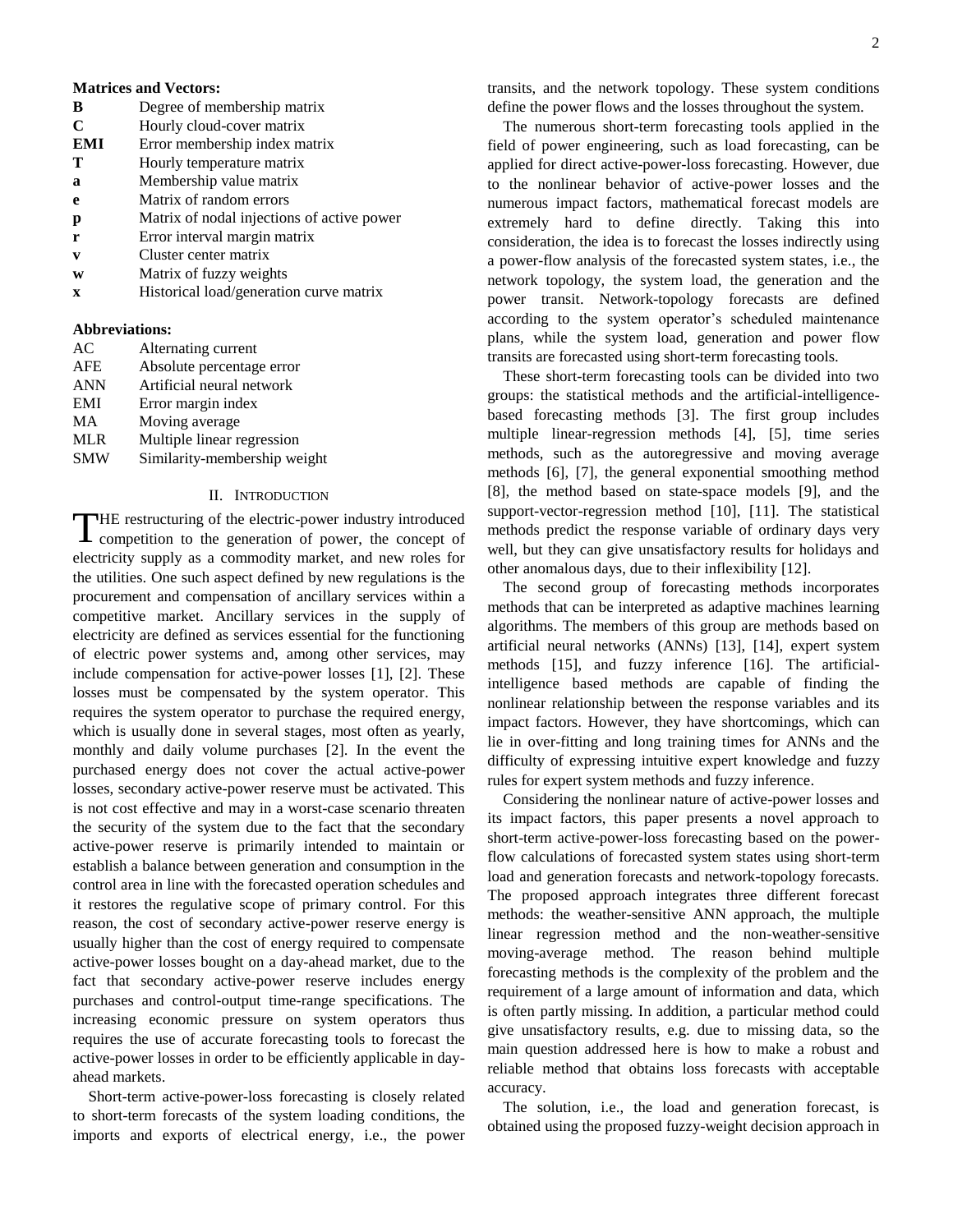order to minimize the forecast errors of unsatisfactory individual forecasting methods and thus increase the robustness of the forecast procedure. The forecasts are then followed by AC power-flow calculations for the forecasted day, which capture the physics of the power flows and the resulting active-power losses. This may reduce the forecast error compared to direct transmission-loss forecasting methods and the system operator can more easily discern the effect of various loss impact factors. The proposed procedure does not present an additional burden on the system operator, as the needed data is already available to the system operator and power-flow analysis must be performed to ensure the safe operation of the power system on a daily basis. The presented approach represents an example of a practical implementation that is currently being designed for the use in daily operations by the Slovenian system operator.

This paper is organized as follows: Section III presents the transmission-loss forecast methodology and is further divided into subsections III.A–III.F. Subsection III.A presents the input-data analysis and the fuzzy clustering of the training patterns. Subsection III.B presents the short-term load forecasting procedure, i.e., the multiple linear regression method, the moving-average and the ANN approach and the fuzzy integration of the forecasting results in detail. The generation and network-topology forecasts are described in subsections III.C and III.D, respectively. The interconnected power systems' influence on the forecasts are described in subsection III.E and the transmission-loss forecast is described in subsection III.F. Section IV presents the results of the presented methodology for the Slovenian power system using the model of the ENTSO-E power system. Finally, the conclusions are given in Section V.

## III. TRANSMISSION-LOSS FORECAST METHODOLOGY

Active-power losses are mainly dependent on impact factors that can be classified according to their influence on:

- the system load, i.e., the weather, social and time/seasonal factors,
- the system generation that balances the system load based on an appropriate unit commitment and an economic dispatch,
- the network-topology,
- the influence of the surrounding power systems' imports/exports, i.e., electricity costs, lack of generation capabilities, etc..

Although system loading conditions can have a high correlation with transmission losses in weakly interconnected power systems, using load forecast results only to directly forecast active-power losses in highly interconnected transmission power systems can decrease the accuracy of the forecast procedure due to cross-border power transits and additionally, network specifics topology can greatly affect transmission losses. The proposed transmission-loss forecast methodology, Fig. 1, is based on an assessment of the influences of the described impact factors on the active-power losses that apply:

- the preparation of the input data for forecasting model fitting,
- the short-term load forecast,
- the short-term generation forecast,
- the network-topology forecast,
- the active-power loss forecast.

The first task is the input-data analysis that in its first step performs a similar-day grouping procedure within seasons in order to capture the differences in the daily and seasonal load profiles, [\[11\].](#page-10-10) After these data subsets are defined, the next step is data clustering within the subsets that differentiates the subset data into clusters corresponding to the calculated fuzzy weights. For this purpose the data fuzzy c-means clustering method [\[17\]](#page-10-16) is applied. This is one of the most commonly used methods for fuzzy clustering and has already been used in the field of short-term load forecasting [\[18\],](#page-10-17) [\[19\].](#page-10-18) The complete procedure is presented in detail in subsection III.A.

The second task is the short-term load and generation forecasts that are performed separately, applying three different forecast methods:

- the multiple linear regression method,
- the moving average method,
- the ANN method.

The reason behind multiple forecasting methods is the complexity of the problem and the requirement of a large amount of information and data, which is often partly missing. Also a particular method could give unsatisfactory results, e.g. due to missing data, thus three methods are combined in order to improve the forecast accuracies and robustness.

The proposed approach combines the forecasts using fuzzy logic based on their respective fuzzy weights. The fuzzy weights are determined based on the methods' previous successes. The procedure for load forecasting is presented in detail in subsection III.B and the proposed fuzzy-weight-based grouping in subsection III.B.4. The generation forecasting is presented in subsection III.C.

The third task is the network-topology forecasts, which is presented in subsection III.D, followed by the final task, i.e., the transmission-loss forecast based on AC power-flow calculations of the power-flow model with the forecasted system states. The transmission-loss forecast is presented in subsection III.F.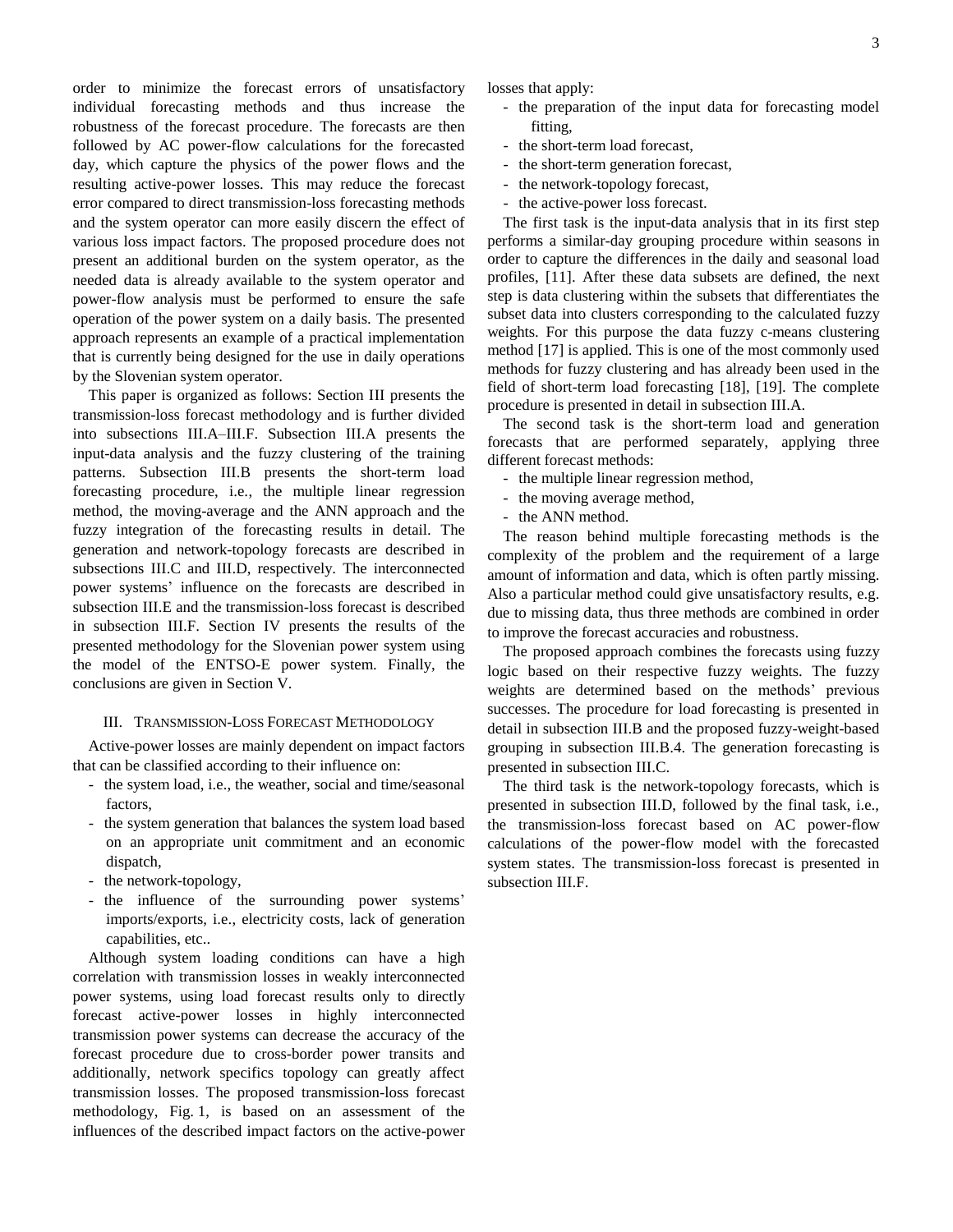

Fig. 1. Flow chart for the transmission-losses forecast method.

#### *A. Input-data analysis*

Methods applied in the load and generation forecast are based on historical data, i.e., the daily system load/generation curves, over a longer time period. Due to large deviations of the load/generation within that period a similar-day grouping procedure within seasons and day-types is required in order to differentiate the daily and seasonal load/generation profiles. If yearly data or data for a longer period is available, it is reasonable to define four data subsets for each season and five data subsets for different day-types: Mondays, Tuesdays-Thursdays, Fridays, Saturdays and Sundays with holidays [\[11\]](#page-10-10) resulting in a total of 20 data subsets. This approach limits the historical data to the most relevant and representative data for the forecast model fitting.

Further, for each subset the fuzzy-weight clustering of daily load and/or generation curves is performed in order to differentiate the data into clusters corresponding to the calculated fuzzy weights. In this way, each load and/or generation daily curve impacts the forecasted load and/or the generation curve according to its fuzzy weight. This approach gives more importance to the most recent data, which receives higher fuzzy weights.

For this purpose the fuzzy c-means clustering method [\[17\]](#page-10-16) is applied. Fuzzy clustering is used to find fuzzy clusters and the associated cluster centers by which the structure of the data within the subset is represented as the best possible. This is based on a minimization of the objective function in season *s* and for a day type *d*, *Js,d*:

$$
\mathbf{J}_{s,d} = \sum_{e=1}^{NE} \sum_{c=1}^{NC} B_{s,d,e,c}^{m} \cdot \left\| \mathbf{x}_{s,d,e,(.)} - \mathbf{v}_{s,d,c,(.)} \right\|^{2}, \qquad (1)
$$

where  $\mathbf{x}_{s,d,e,(.)} = [x_{s,d,e,1}, x_{s,d,e,2}, ..., x_{s,d,e,h}, ..., x_{s,d,e,NH}]^T$  is the *e*-th daily system load/generation curve in season *s* and for the day type *d*. *NE*, *NC*, *NH* and *m* represent the number of load/generation curves in the subset, the number of clusters,

the amount of hourly data in a daily curve, and the degree of fuzziness, respectively. The degree of membership in season *s*, for day type *d*, of load/generation daily curve *e* in the cluster *c*,  $B_{s,d,e,c}$ , takes the value between 0 and 1, where the constraints represent no membership and full membership to the cluster *c*. It is calculated as [\[17\]:](#page-10-16)

$$
B_{s,d,e,c} = \left( \sum_{j=1}^{NC} \left( \frac{\left\| \mathbf{x}_{s,d,e,(.)} - \mathbf{v}_{s,d,c,(.)} \right\|^2}{\left\| \mathbf{x}_{s,d,e,(.)} - \mathbf{v}_{s,d,j,(.)} \right\|^2} \right)^{\frac{1}{m-1}} \right)^{-1},
$$
(2)

where the cluster center in season *s*, for day type *d* and cluster  $c, \mathbf{v}_{s,d,c,(.)} = [v_{s,d,c,1}, v_{s,d,c,2}, ..., v_{s,d,c,h}, ..., v_{s,d,NC,NH}]^T$ , is calculated as:

$$
\mathbf{v}_{s,d,c,(.)} = \frac{\sum_{e=1}^{NE} B_{s,d,e,c}^m \cdot \mathbf{x}_{s,d,e,(.)}}{\sum_{e=1}^{NE} B_{s,d,e,c}^m} .
$$
 (3)

The fuzzy c-means algorithm is carried out through an iterative optimization with the update of the degree membership  $B_{s,d,e,c}$ and the cluster center  $\mathbf{v}_{s,d,c,(.)}$ . The value of the fuzziness index *m* was chosen as 2, as it suits the majority of problems and reduces the computation time [\[17\].](#page-10-16) The Euclidian distance norm was used to express the distances between the load curves and the cluster centers.

#### *1) Derivation of the similarity-membership weights*

After the fuzzy clustering is performed the degree of memberships of all the load/generation curves in the analyzed data subset for all the clusters are obtained. Furthermore, it is assumed that the most recent load/generation curve in the subset is the most relevant for forecasting. From the set of the degree of memberships of the last load/generation curve *n*,  $\mathbf{B}_{s,d,n,(.)} = [B_{s,d,n,1}, B_{s,d,n,2}, ..., B_{s,d,n,r}, ..., B_{s,d,n,NC}]^{T}$ , it is easy to identify the cluster  $r$ , in which the concerned load/generation curve *n* has the highest degree of membership value, denoted as  $B_{s,d,n,r}$ . The degree of memberships of all the load/generation curves in that particular cluster  $r$ ,  $\mathbf{B}_{s,d,(.), r} = [B_{s,d,1,r}, B_{s,d,2,r}, \ldots,$  $B_{s,d,NE,r}]^T$ , represents the similarity membership weights (SMWs), Fig. 2. The SMWs are used in the forecasting procedures presented in subsections III.B and III.C. In this way, more importance is given to the data most similar to the recent data *n* in the forecasting procedure, since the forecasted day is expected to have higher degrees of membership compared to the cluster *r*. The non-similar data are not discarded entirely as they are also included in the forecasting procedure with the appropriate degree of memberships that are expected to have lower values.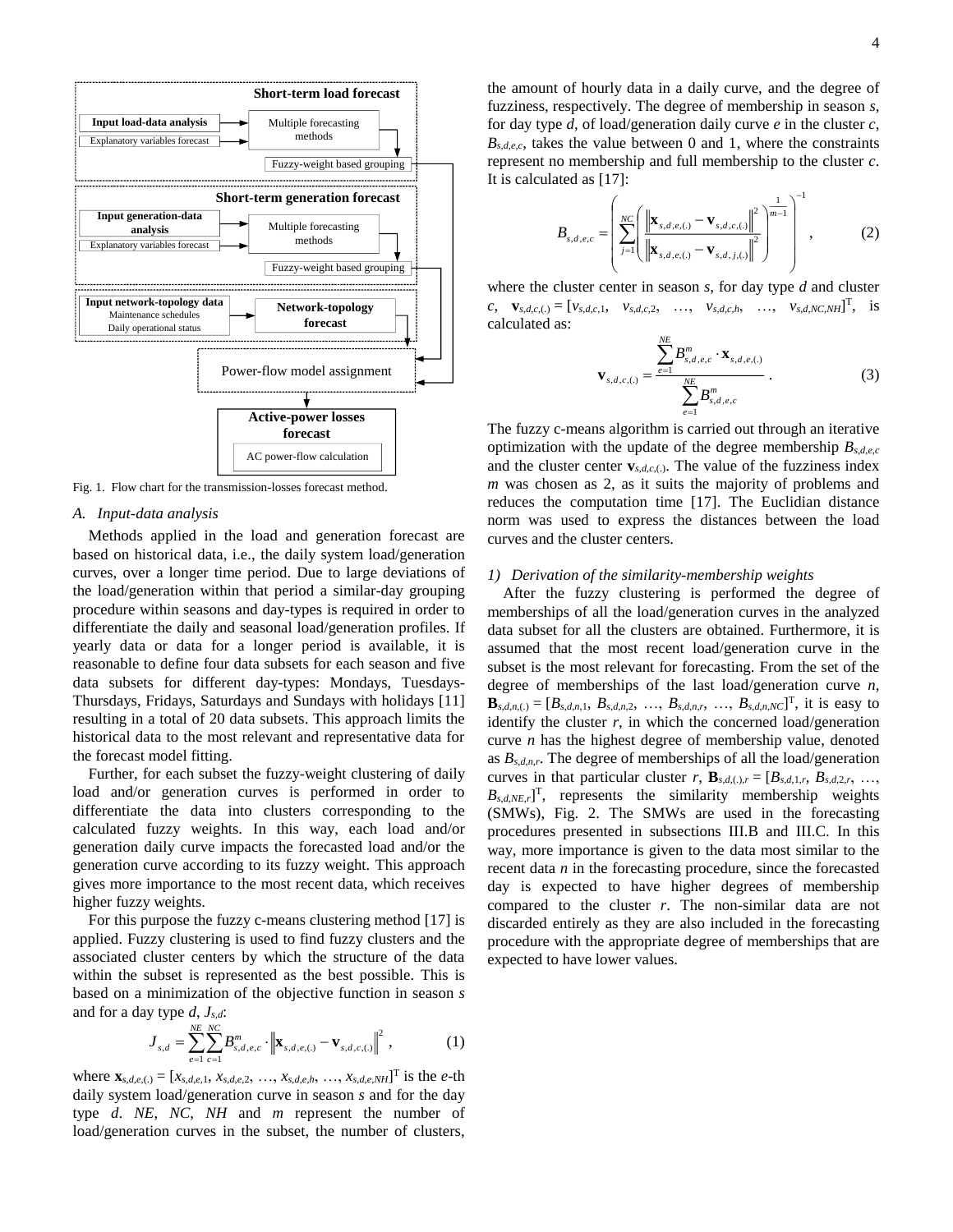

Fig. 2. Derivation of the similarity membership weights.

## *B. Short-term load forecasting*

In the proposed short-term load-forecasting method, three different methods, i.e., the multiple linear regression method, the moving average method, and the ANN method, are combined using fuzzy-weight grouping, as explained in the subsequent text.

## *1) Multiple Linear Regression*

The multiple linear regression method is an effective method for formulating the linear relationship between the response variable and the explanatory variables, i.e., the impact factors. In this paper, the following explanatory variables were used:

- the hourly temperature,
- the hourly cloud cover,
- the SMWs explained in III.A.1.

The model is represented as a linear function of the explanatory variables and regression coefficients:

$$
\mathbf{x}_{s,d,(.),h} = \alpha_{s,d,h} + \beta_{s,d,h} \mathbf{T}_{s,d,(.),h} + \gamma_{s,d,h} \mathbf{C}_{s,d,(.),h} + \n+ \delta_{s,d,h} \mathbf{B}_{s,d,r,(.)} + \mathbf{e}_{s,d,(.),h}
$$
\n(4)

where  $\mathbf{x}_{s,d,(.),h} = [x_{s,d,1,h}, x_{s,d,2,h}, ..., x_{s,d,e,h}, ..., x_{s,d,NE,h}]^T$  is the vector of all the *NE* system loads in season *s*, for day type *d*, for hour *h*. The coefficients  $\alpha_{s,d,h}$ ,  $\beta_{s,d,h}$ ,  $\gamma_{s,d,h}$ , and  $\delta_{s,d,h}$  represent the constant regression coefficient, the temperature regression coefficient, the cloud-cover regression coefficient, and the SMW regression coefficient in season *s*, for day type *d*, for hour *h*, respectively.  $\mathbf{T}_{s,d,(.),h} = [T_{s,d,1,h}, T_{s,d,2,h}, ..., T_{s,d,e,h}, ...,$  $T_{s,d,NE,h}$ <sup>T</sup> is the vector of all the *NE* temperatures in season *s*, for day type *d*, for hour *h* and  $\mathbf{C}_{s,d,(.),h} = [C_{s,d,1,h}, C_{s,d,2,h}, \ldots,$  $C_{s,d,e,h}$ , ...,  $C_{s,d,NE,h}$ <sup>T</sup> is the vector of all the *NE* cloud cover data in season *s*, for day type *d*, for hour *h*. The vector  ${\bf e}_{s,d,(.),h} = [e_{s,d,1,h}, e_{s,d,2,h}, ..., e_{s,d,e,h}, ..., e_{s,d,NE,h}]^T$  consists of all the *NE* random errors in season *s*, for day type *d*, for hour *h*.

The least-squares method is applied to minimize the random-error term and to determine the regression coefficients from the historical data. Once these parameters are obtained, the load at hour *h* of the forecasted day, i.e., day *NE*+1, in season *s*, for day type *d*, *xs*,*d*,*NE+*1,*h*, can be forecasted as:

$$
x_{s,d,NE+1,h} = \alpha_{s,d,h} + \beta_{s,d,h} T_{s,d,NE+1,h} ++ \gamma_{s,d,h} C_{s,d,NE+1,h} + \delta_{s,d,h} \cdot \max\left(\mathbf{B}_{s,d,(.),r}\right), (5)
$$

where the maximum value of SMW in  $\mathbf{B}_{s,d,(.)r}$  is used for the

forecasted day, i.e., *NE*+1, as it is presumed that the systemload daily curve will take the shape of the system load curve with the highest degree of membership to the cluster *r*, in season *s*, for day type *d*.

## *2) Moving average model*

The most fundamental time series model is the moving average model, and represents a non-weather sensitive method. The idea behind using a non-weather sensitive method is to increase the robustness of the forecast procedure in cases where the historical weather data or weather forecasts are missing. The moving average model is defined as:

$$
\mathbf{x}_{s,d,NE+1,(.)} = \frac{\sum_{e=NE-NM}^{NE} B_{s,d,e,r} \cdot \mathbf{x}_{s,d,e,(.)}}{\sum_{e=NE-NM}^{NE} B_{s,d,e,r}},
$$
(6)

where  $\mathbf{x}_{s,d,NE+1,(.)} = [x_{s,d,NE+1,1}, x_{s,d,NE+1,2}, ..., x_{s,d,NE+1,h}, ...,$  $x_{s,d,NE+1,NH}$ <sup>T</sup> is the vector of hourly values of the system load in the forecasted day *NE*+1, in season *s*, for day type *d*. Since the method is based on a moving average, *NM* represents the number of system daily-load curves considered in the calculation.

# *3) Artificial Neural Networks*

Due to the ability to model the nonlinear relationships between the load and the various impact factors, ANNs are one of the most popular techniques used for short-term load forecasting. For the purpose of this paper, different ANN structures were tested to optimize the effectiveness of the used ANN model. A two-layer feed-forward network with a backpropagation algorithm was used to define the functional relationship between the load and the following impact factors:

- the hourly temperature,
- the cloud cover,
- the SMWs, explained in III.A.1.

The neural model used had one hidden layer with sigmoid neurons and one output layer with linear output neuron. Detailed formulations and descriptions of the ANN structures can be found in [\[13\],](#page-10-12) [\[14\].](#page-10-13)

## *4) Fuzzy-weight-based grouping*

The applied forecast methods have some unique advantages and disadvantages that have to be considered, e.g., the inflexibilities of statistical methods and the lack of ability to forecast the load for holidays and other anomalous days, the problem of over-fitting and under-fitting of the ANN [\[12\],](#page-10-11) [\[14\],](#page-10-13) the effect of incomplete or inaccurate weather forecasts on weather-sensitive methods, etc. In order to improve the forecast precision and robustness, the results of the applied forecast methods are combined. A simple way is to average the results, which can lower the risk of an unsatisfactory forecast for an individual method, or it can negatively affect the precision in the case that one or more methods repeatedly give less accurate results than others.

In this paper, a fuzzy weight-based method is proposed to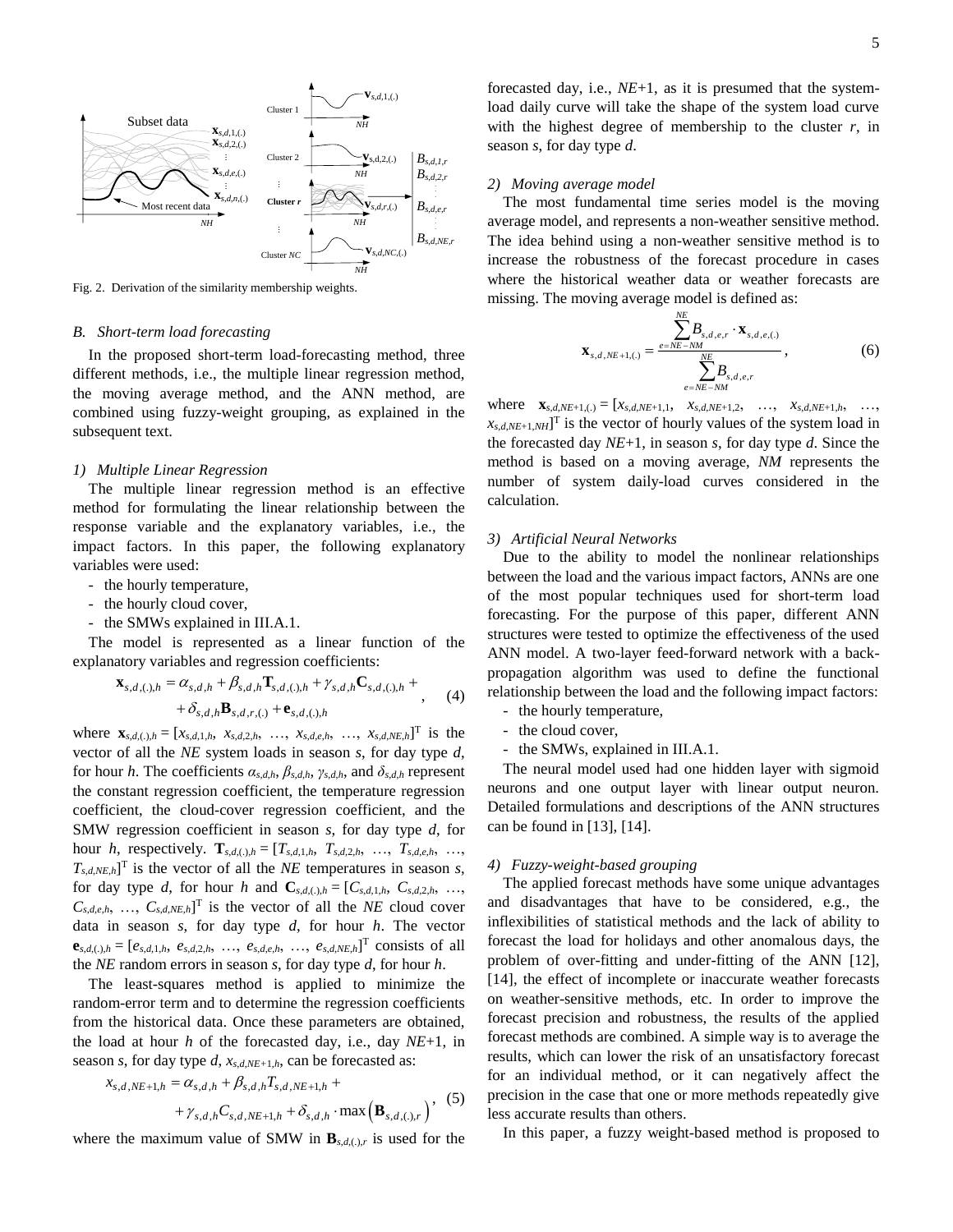combine the forecast results of the forecasting methods used. This requires a historical analysis of the applied forecast methods and their absolute forecast percentage errors (AFEs):

$$
AFE_{s,d,e,h} = \frac{\sqrt{(x_{F,s,d,e,h} - x_{s,d,e,h})^2}}{x_{s,d,e,h}},
$$
 (7)

where  $x_{F,s,d,e,h}$  is the forecasted system load in season *s*, for day type *d*, for daily load curve *e*, for hour *h* that is compared with the actual system load *xs*,*d*,*e*,*h*.

Furthermore, a fuzzy weight, i.e., the error membership index (*EMI*) for season *s*, for day type *d*, for daily load curve *e*, for hour *h*, *EMIs*,*d*,*e*,*h*, is calculated as:

$$
EMI_{s,d,e,h} = A_{s,d,e,h}(AFE_{s,d,e,h}) =
$$
\n
$$
= \begin{cases}\n1 & AFE_{s,d,e,h} \le r_{s,d,e,h,1} \\
K_{s,d,e,h,i} & r_{s,d,e,h,i} < AFE_{s,d,e,h} \le r_{s,d,e,h,i+1}, \\
0 & r_{s,d,e,h,NI} < AFE_{s,d,e,h} \\
K_{s,d,e,h,i} = \frac{a_{s,d,e,h,i} - a_{s,d,e,h,i-1}}{r_{s,d,e,h,i} - r_{s,d,e,h,i-1}} \left( AFE_{s,d,e,h} + 1 \right) + a_{s,d,e,h,i},\n\end{cases}
$$
\n
$$
(8)
$$

where  $a_{s,d,e,h,i}$  is the membership value at the margin *i* of the membership function of *AFE As,d,e,h* at the error interval margin  $i, r_{s,d,e,h,i}$ , for season *s*, for day type *d*, for daily load curve *e*, for hour *h*. It is a piecewise linear function with empirically defined interval margins on the x and y axes. The membership function  $A_{s,d,e,h}$ , is presented in Fig. 3, where  $\mathbf{a}_{s,d,e,h}$ , $\phi$ ,  $\mathbf{a}_{s,d,e,h,1}$ ,  $a_{s,d,e,h,2}, \ldots, a_{s,d,e,h,NI}]^{\text{T}}$ , where  $a_{s,d,e,h,1} = 0$  and  $a_{s,d,e,h,NI} = 1$ , and  $\mathbf{r}_{s,d,e,h,(.)} = [r_{s,d,e,h,1}, r_{s,d,e,h,2}, ..., r_{s,d,e,h,NI}]^T$ , where  $r_{s,d,e,h,1} = 0$  and  $r_{s,d,e,h,NI} = \infty$ . The reason for the various intervals is to assign different fuzzy weights, *EMIs*,*d*,*e*,*h*, to different error intervals [*rs*,*d*,*e*,*h*,*i, rs*,*d*,*e*,*h*,*i-1*].



Fig.3: Membership function *As*,*d*,*e*,*h*.

The membership function *As,d,e,h* has small gradients on the intervals where *EMI* is close to 1 or 0 as the difference between an extremely high and very high or an extremely low and very low accuracy is not as important. In both cases *EMI* is close to 1 or 0, respectively. The membership function has higher gradients at values in between. This enables a higher drop-off rate of the *EMI* values as *AFE* increases in a certain interval, e.g., the difference between an *AFE* of 3 % and 8 % is very important, so the *EMI* value drops at a higher rate, as where the difference between 40 % and 51 % *AFE* is not. The method with such a high AFE is highly inaccurate in both the latter cases and consequently the *EMI* is close to 0.

Once the *EMI*s are calculated for all the past *NE* forecasts, and all hours, *NH*, they are sorted in ascending order for every observed hour *h*. If the assessed forecast method is very accurate, the corresponding forecast errors are very small, resulting in *EMI*s near to 1, Fig. 4a. In contrast, inaccurate forecast methods have lower *EMI*s, as presented in Fig. 4b.



The values of the normalized surfaces of the sorted *EMI*s, Fig. 4, can be used to assign fuzzy weights to the individual methods. However, observations of the resulting fuzzy weights showed that methods with a relatively large number of mid or low accuracies and some high accuracies were given unreasonably high value weights. The observations showed that by observing the normalized surfaces only, the accuracies or inaccuracies of a method are not strictly rewarded or penalized.

For this reason, the following approach is proposed in this paper. The surface is further divided into four quadrants, where the surfaces  $SA_{s,d}$  and  $SI_{s,d}$  represent the upper-right and lower-left quadrants, respectively. The surfaces *SAFs*,*<sup>d</sup>* and  $SIF_{s,d}$  represent how accurate and inaccurate the forecast method was in season *s*, for day type *d*, respectively, Fig. 5. **EMI***<sup>s</sup>*,*d*,(.),(.)



Fig 5. Division of sorted EMIs into two subgroups.

According to the two subgroups, *SAFs*,*<sup>d</sup>* and *SIFs*,*d*, the fuzzy weight in season *s* on day type *d*, *ws*,*d*, is calculated as:

$$
w_{s,d} = \frac{\frac{1}{2} (1 + sign(SAF_{s,d} - SIF_{s,d}))}{\max(SA_{s,d}, SI_{s,d})} (SAF_{s,d} - SIF_{s,d}).
$$
 (9)

Individual forecast methods are assigned fuzzy weights that belong to a fuzzy set to a greater or lesser degree represented by real-number values ranging in the interval [0, 1], respectively. The margin values 0 and 1 denote the absolutely inaccurate and absolutely accurate method.

The forecast results of the methods used are combined using the fuzzy weights:

$$
\mathbf{w} = \begin{bmatrix} w_{s,d}^{MLR} \\ w_{s,d}^{MA} \\ w_{s,d}^{AN} \\ w_{s,d}^{AN} \end{bmatrix}, \quad \mathbf{x} = \begin{bmatrix} x_{s,d,NE+1,h}^{MLR} \\ x_{s,d,NE+1,h}^{MA} \\ x_{s,d,NE+1,h}^{ANN} \\ x_{s,d,NE+1,h}^{ANN} \end{bmatrix},
$$
(10)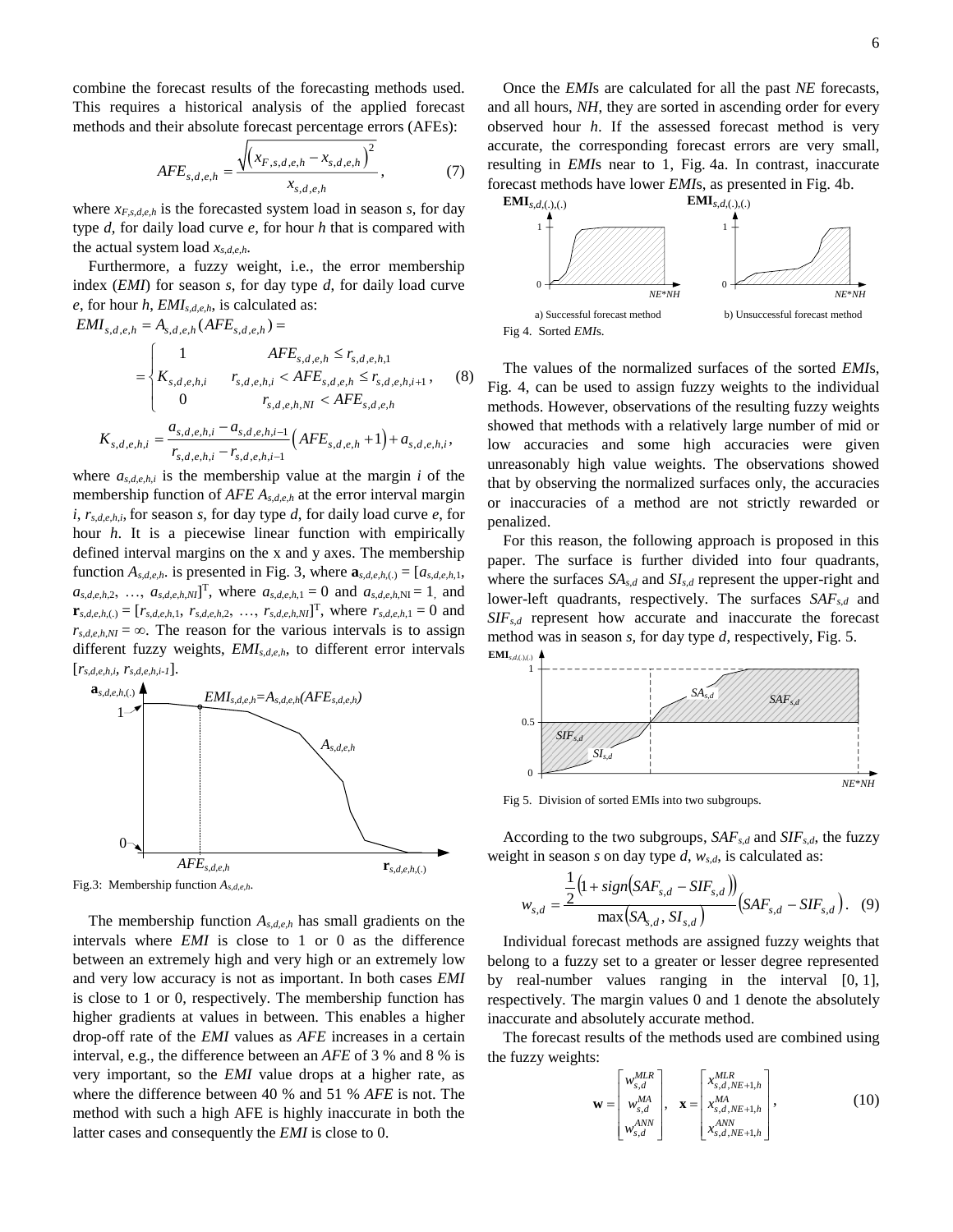$$
x_{s,d,NE+1,h} = \frac{1}{w_{s,d}^{MLR} + w_{s,d}^{MA} + w_{s,d}^{ANN}} \mathbf{w}^{\mathrm{T}} \cdot \mathbf{x}.
$$
 (11)

where the superscripts *MLR*, *MA*, and *ANN* are assigned to the forecast methods applied in the methodology, i.e., the multiple linear regression method, the moving average method, and the ANN method. The results of the forecasts are assessed and the fuzzy weights are updated continuously.

Fig. 6 presents the complete procedure for the presented short-term load-forecasting methodology, composed of the input-data analysis, the short-term load forecasts using MLR, MA and the ANN method, fuzzy weight-based assignment and the resulting integration of the forecasting results.



Fig. 6. Flow chart for the short-term load forecasting.

# *C. Generation forecasting*

Generation forecasts and the resulting fuzzy weights are performed in the same way as load forecasts. Due to the limited data for electricity-market transactions between generators and its counterparties, only the following impact factors were considered in multiple linear regression and ANN:

- the precipitation for areas with large hydro-power integration,
- the wind speeds for areas with large wind-power integration,
- the load,
- the SMWs explained in III.A.1.

The available data used for the purpose of the paper was in the form of nodal injections for the observed interconnected power systems. Considering this, the areas with high wind penetration were forecasted individually with the associated wind speed data. Likewise, for areas with large hydro-power generation, precipitation was used as an added explanatory variable. In areas high thermal-power integration, precipitation and wind speeds were not used as explanatory variables.

The moving average forecast only used historical generation curves to forecast the generation. It should be noted that the short-term electricity prices are derivable from the considered impact factors. However, the electricity prices can be included as an additional explanatory variable, as well.

Fig. 7 presents the complete procedure for the presented short-term generation forecasting methodology, composed of the input-data analysis, the short-term generation forecasts using MLR, MA and the ANN method, fuzzy weight-based assignment and the resulting integration of the forecasting results.



Fig. 7. Flow chart for the short-term generation forecasting.

#### *D. Network-topology forecasting*

The network-topology represents an important impact factor and must also be taken into account when forecasting losses. As active power losses are proportional to the square of the load current, any re-routing of power can drastically affect the losses.

The network-topology forecasting is performed using information based on the transmission system operators' maintenance schedules and the day-to-day system-operation status and are considered to be always accurate. Specifically, this takes into account yearly maintenance plans of power line switch-offs and refits and day-to-day system topology, i.e., switched off lines due to unexpected occurrences. The disconnected or reconnected power lines and transformers, i.e. the topology for the forecasted day is assigned to the power flow model with the logical switches setting the branch status.

## *E. Influence of interconnected power systems*

With the introduction of transmission open access the amount of cross-border transactions drastically increased, power-flow transits additionally increase the power flows and indirectly increase the active-power losses. The presented methodology includes power-flow transits in the form of system load and the generation forecasts of foreign interconnected systems, as described in subsection III.B and III.C.

When the network-topology, load and generation forecasts for the interconnection are known, i.e., the procedures described in subsections III.A–III.E are concluded, the transmission losses can be calculated using a power-flow analysis, described in subsection III.F.

## *F. Transmission-loss calculation*

The power-flow model must be composed of the analyzed interconnected transmission systems. The model is updated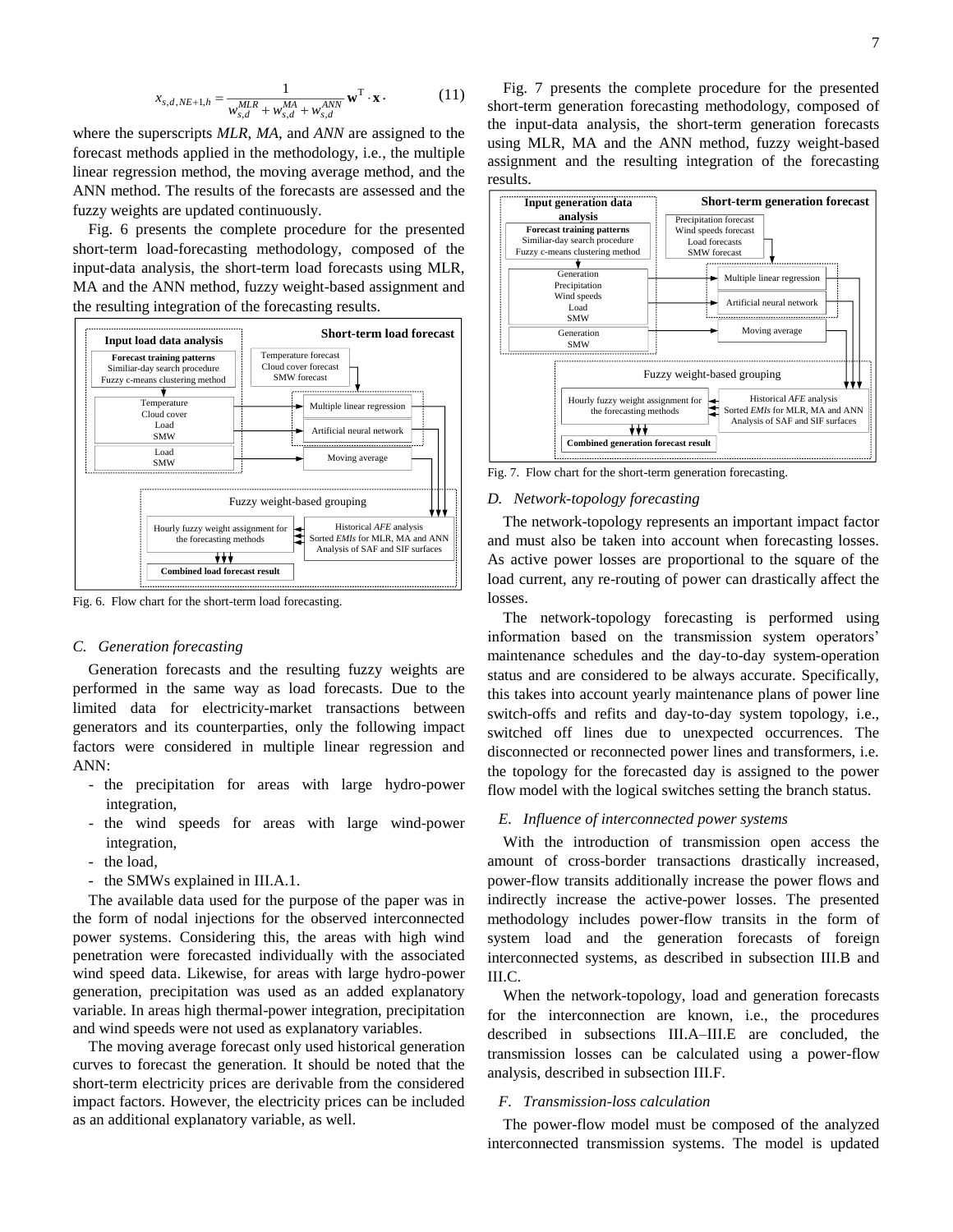according to the load, generation and network configuration forecasts.

The forecasted aggregated load and generation are proportionally shifted compared to the load pattern of the most recent previous similar day, i.e., all nodal load injections in the forecasted area are proportionally shifted up or down in accordance with the ratio of previous similar-day system load and the forecasted system load for each hour. Load forecasts are described in subsection III.B. Similarly, the generation nodal injections are shifted proportionally in accordance with the ratio of previous similar-day system generation and the forecasted system generation for each hour. Generation forecasts are described in subsection III.C. Power flow model nodal injections are forecasted in accordance with:

$$
\mathbf{p}_{s,d,NE+1,h,(.)} = \frac{x_{s,d,NE+1,h}}{x_{s,d,NE,h}} \cdot \mathbf{p}_{s,d,NE+1,h,(.)},
$$
 (12)

where  $\mathbf{p}_{s,d,NE+1,h,(.)} = [p_{s,d,NE+1,h,1}, p_{s,d,NE+1,h,2}, ..., p_{s,d,NE+1,h,NN}]$  is the vector of all the *NN* forecasted nodal injections for season *s*, day type *d*, hour *h*,  $\mathbf{p}_{s,d,NE,h,(.)} = [p_{s,d,NE,h,1}, p_{s,d,NE,h,2}, ...,$  $p_{s,d,NE,h,NN}$ <sup>T</sup> is the vector of all the *NN* known nodal injections for the previous similar-day *NE* for season *s*, day type *d*, hour *h.*  $x_{s,d,NE+1,h}$  is the forecasted load/generation for season *s*, day type *d*, hour *h* and  $x_{s,d,NE,h}$  is the load/generation for season *s*, day type *d*, hour *h* for the previous similar-day *NE*.

It is assumed that the nodal load/generation pattern does not vary greatly between similar days. In cases where specific load or generation patterns are known, such as in the case of longterm contracts for specific areas or generation units, the injections are changed accordingly, i.e., forecasts are performed for specific nodes and not for larger areas. The network-topology is modified in accordance with the networktopology forecast, i.e. power flow model branch logical switches are set accordingly. The network-topology forecast is described in subsection III.D.

The transmission losses are thus forecasted by applying AC power-flow calculations.

# IV. SIMULATION RESULTS

In order to test the proposed method, the UCTE region of the European synchronous transmission grid operated by ENTSO-E was investigated. The target area for the validation of the proposed transmission-loss forecast method was the Slovenian transmission system. The active-power loss-forecast procedure was tested and validated for a one-month period with the available data: hourly load and generation, hourly temperature, cloud cover, precipitation and wind speeds for a complete year. Individual method explanatory variables have been selected based on various tests and statistical relationships between the variables [\[12\].](#page-10-11) In addition, a correlation analysis of the various impact factors on transmission losses for the Slovenian power system was performed, with correlations between transmission losses and system loading and amount of power transits in regards to high or low power transits throughout the system, i.e. when power transits are below or above 50 % of entire system load. Table I shows the correlation analysis results, which confirm the validity of using an indirect forecasting procedure to improve forecast accuracy.

| <b>TABLE I</b>                                              |  |
|-------------------------------------------------------------|--|
| CORRELATION ANALYSIS BETWEEN TRANSMISSION LOSSES AND SYSTEM |  |
| <b>LOADING AND AMOUNT OF POWER TRANSITS</b>                 |  |

|                | <b>Transmission losses</b> |               |  |
|----------------|----------------------------|---------------|--|
|                | Low transits               | High transits |  |
| System load    | 0.63                       | 0.59          |  |
| Power transits | 0.40                       | 0.45          |  |

For the purpose of the paper, a one-year time-series of historical data was used to calibrate the forecast model. This was needed to take the seasonal changes into account and to ensure that enough data samples were used to fit the forecasting model.

Table II presents the membership values **a** of the membership function *A* at error interval margins **r**. The membership function *A* defined by **a** and **r** defines the *EMI* values for specific *AFE* values, Fig. 3.

| TABLE II                                        |        |        |        |                                                 |                    |                |
|-------------------------------------------------|--------|--------|--------|-------------------------------------------------|--------------------|----------------|
| MEMBERSHIP FUNCTION A VALUE AND ERROR INTERVALS |        |        |        |                                                 |                    |                |
| $\mathbf{r}_{s,d,e,h,}(.)$                      | [0, 1] | [1, 3] | [3, 4] |                                                 | $[4, 5]$ $[5, 10]$ | $[10, \infty]$ |
| $a_{s,d,e,h}$ .                                 | [1, 1] |        |        | $[1, 0.8]$ $[0.8, 0.5]$ $[0.5, 0.2]$ $[0.2, 0]$ |                    | TO. 01         |

In order to assess the robustness of the proposed forecasting procedure, two case studies were performed, i.e., case-study A with complete data and case-study B with incomplete data. In the first case, complete weather, load and generation data are available, while in the second case, the weather data is partly unavailable.

For the purpose of training the ANN, a two-layer feedforward network with a back-propagation algorithm with one hidden layer with 50 sigmoid neurons and one output layer with linear output neuron was applied. The selected ANN was trained with 70% of available data, and validated and tested using 15 % of the data each. The moving average model used 12 historical load/generation daily curves. The multiple linear regression used the same data as the ANN, i.e. all the historical data in the observed season and day-type cluster.

# *A. Case study with complete data*

Table III shows the mean absolute percentage error (MAPE) and the standard deviation for the individual short-term load and generation forecast methods and the combined results for the Slovenian power system for the analyzed month. At certain time intervals, an individual method may give better results; however, it may also deviate widely from the actual load or generation at different time intervals. It was shown that the combined forecast minimizes such individual large deviation errors, while still retaining a high forecast precision of 2.02 MAPE and 0.82 standard deviation of MAPE for load forecasts, compared to the use of individual methods, where the MAPE ranged from 2.19 to 3.35 and the standard deviations of MAPE from 0.98 to 1.14 for load forecasts. For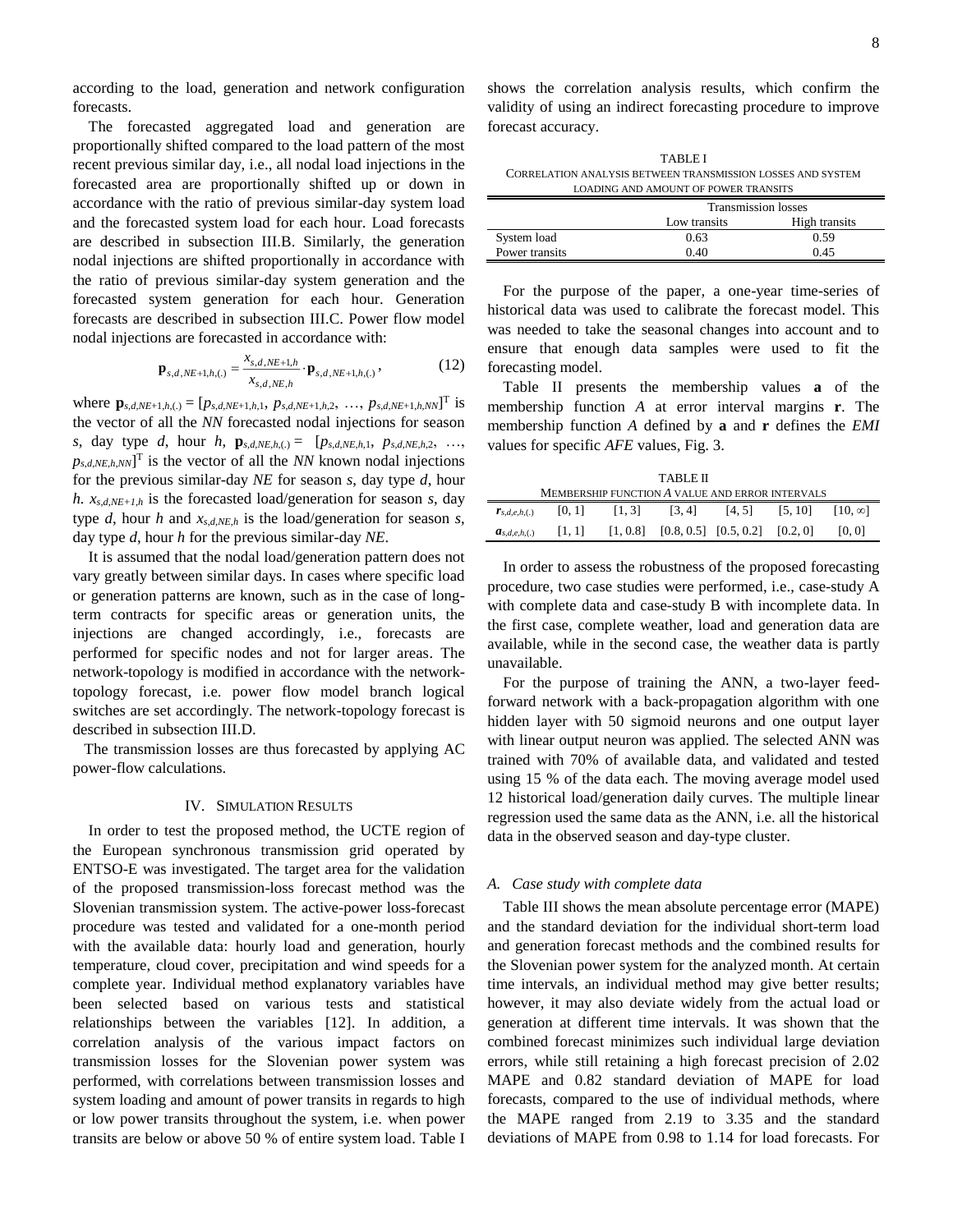generation forecasts the combined forecast reached 8.05 MAPE and 11.26 standard deviation of MAPE while the individual method MAPE ranged from 9.12 to 12.9 and the standard deviation from 13.15 to 18.24.

TABLE III MAPE AND STANDARD DEVIATION COMPARISON OF THE LOAD AND GENERATION FORECAST RESULTS FOR THE ANALYZED MONTH FOR THE

|                               |             | <b>SLOVENIAN POWER SYSTEM</b> |             |                         |
|-------------------------------|-------------|-------------------------------|-------------|-------------------------|
|                               |             | Load                          |             | Generation              |
|                               | <b>MAPE</b> | St. deviation<br>$(\%)$       | <b>MAPE</b> | St. deviation<br>$(\%)$ |
| Multiple linear<br>regression | 2.83        | 1.04                          | 12.9        | 18.24                   |
| Moving average                | 3.35        | 1.14                          | 9.12        | 13.15                   |
| <b>ANN</b>                    | 2.19        | 0.98                          | 9.34        | 13.55                   |
| Combined<br>forecast          | 2.02        | 0.82                          | 8.05        | 11.26                   |

Fig. 8 shows an example of the day-ahead system-load forecasts for the Slovenian power system for a randomly chosen weekday and the MAPE of the forecasts for the day. The combined forecast has the lowest MAPE for the chosen day, with a MAPE of 0.9, compared to the MAPE of 2.52, 2.31 and 1.27 for the multiple linear regression, the moving average and the ANN forecast, respectively.



Fig. 8. Comparison of load forecasting results for the chosen day for the Slovenian power system.

Fig. 9 shows an example of previous membership values *EMI* for similar previous day-types for hour 16. In accordance with the described procedure in subsection III.B.4 fuzzy weights are calculated. The ANN approach is shown to have the largest surface area for subgroup A, with a fuzzy weight of 0.84, followed by the multiple linear-regression method and moving average, with the fuzzy weights of 0.67 and 0.42, respectively.



Fig. 9. Sorted membership function values *EMI* for historical absolute forecast errors for the chosen day, hour 16.

Fig. 10 shows the assigned fuzzy weight for each hour for the chosen forecasted day. The ANN method was shown to give the best results overall, followed by the multiple linear regression and the moving average.



Fig. 10. Fuzzy weights for individual forecasting methods for the chosen day.

Fig. 11 shows an example of the day-ahead system generation forecasts for the Slovenian power system for the randomly chosen weekday and the MAPE of the forecasts for the day. The combined forecast has the lowest MAPE for the chosen day, with the MAPE of 4.2, compared to the MAPE of 9.06, 3.53 and 6.87 for multiple linear regression, the moving average and the ANN forecast, respectively.



Fig. 11. Comparison of generation forecasting results for the chosen day for the Slovenian power system.

The network-topology forecasting is performed using information based on the transmission system operators' maintenance schedules and the day-to-day system-operation status, which is published on the system operator's homepage [\[20\]](#page-11-0) and are considered to be always accurate. Table IV shows an example of the network-topology impact on active-power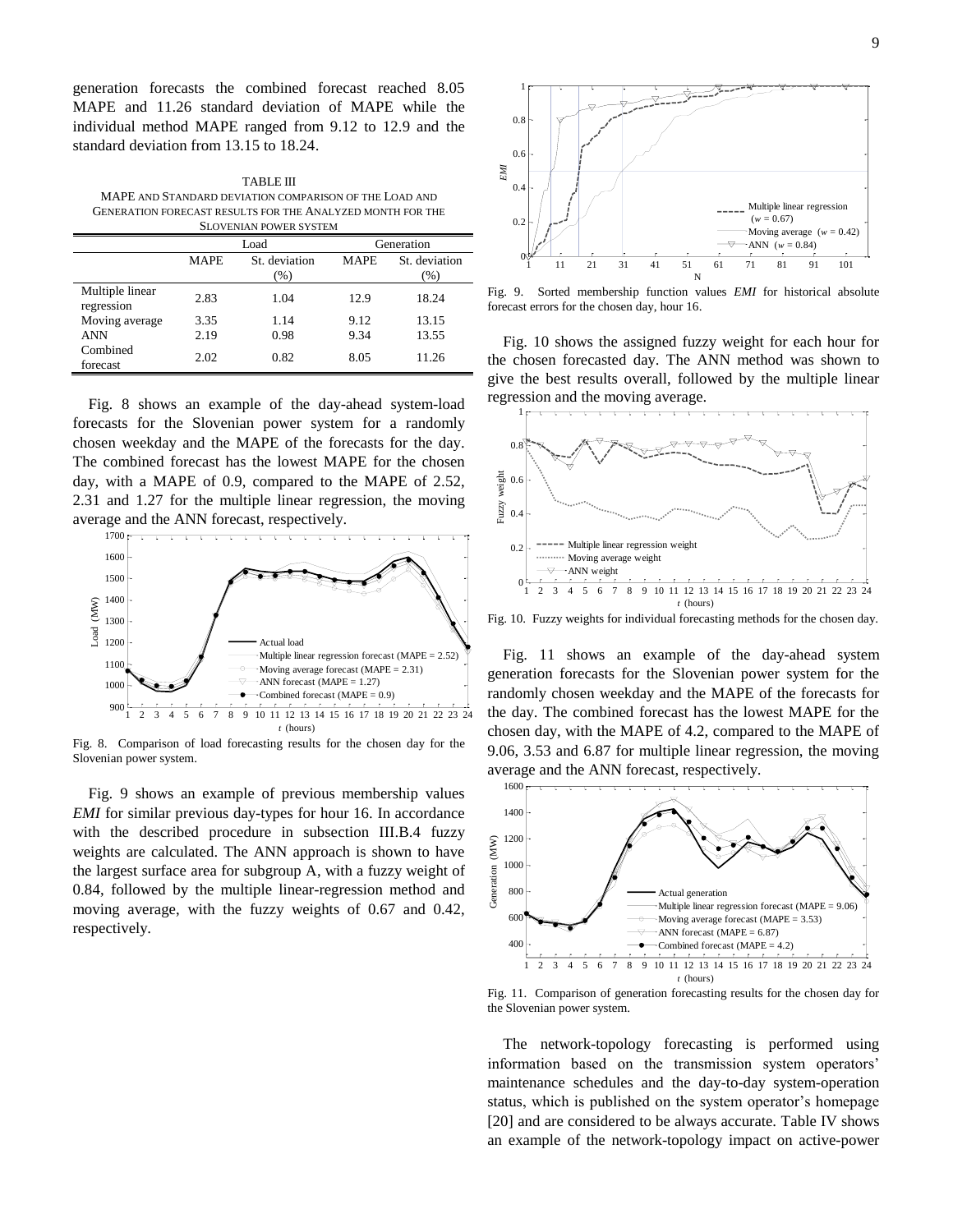losses in cases of two different line switch-offs:

- 400 kV interconnection line Divaca-Redipuglia between Slovenia and Italy and
- 400 kV line Bericevo-Podlog, which serves as the main connection line between the eastern and western part of Slovenia.

The simulation of network-topology change was performed for hour 10 and normalized for the base case (all elements in the system were operational). The results show that networktopology can greatly influence losses and the effectiveness of taking network-topology forecasts into account, with the transmission losses being reduced by 16 % during Divaca-Redipuglia interconnection switch-off and increased by 46 % with Bericevo-Podlog line switch-off.

TABLE IV INFLUENCE OF NETWORK-TOPOLOGY CHANGE ON TRANSMISSION LOSSES FOR A TEST CASE FOR THE SLOVENIAN POWER SYSTEM

|                                          | Active-power losses (p.u.) |
|------------------------------------------|----------------------------|
| Base case (all elements are operational) |                            |
| Divaca-Redipuglia 400 kV switch-off      | 0.84                       |
| Bericevo-Podlog 400 kV switch-off        | 1.46                       |

To analyze the accuracy of the proposed approach for active-power-loss forecasts, power-flow calculations were performed for individual forecasting methods as well as the combined forecasting approach. Table V shows the MAPE and standard deviation of the transmission-loss forecasts for the Slovenian power system for the analyzed month. Using individual forecast methods the transmission-loss forecasts MAPE ranged from 10.45 to 12.21 and the standard deviation of MAPE from 10.11 to 12.93. Using the proposed combined forecasts the transmission-loss forecast accuracy significantly improves, with the MAPE and standard deviation of the MAPE of 7.27 and 7.83.

TABLE V MAPE AND STANDARD DEVIATION COMPARISON OF THE TRANSMISSION-LOSSES FORECAST RESULTS FOR THE ANALYZED MONTH FOR THE SLOVENIAN

|                               | <b>POWER SYSTEM</b> |                      |
|-------------------------------|---------------------|----------------------|
|                               | <b>MAPE</b>         | St. deviation $(\%)$ |
| Multiple linear<br>regression | 11.93               | 11.21                |
| Moving average                | 12.21               | 12.93                |
| <b>ANN</b>                    | 10.45               | 10.11                |
| Combined forecast             | 7.27                | 7.83                 |

Fig. 12 shows the transmission-loss forecast for the Slovenian power system for the selected day using the individual forecasts only and the combined forecast. The transmission-loss forecast MAPE with the use of individual forecasts ranges from 7.83 to 12.8, while the use of the combined forecast gives us the MAPE of 5.1 for the selected day. The forecasted required energy to cover the losses is compared to the current official long-term method of energy purchases in Slovenia, i.e., a yearly purchase of a 15 MWh/h base load energy and 10 MWh/h energy for peak loads [\[20\].](#page-11-0)



Fig. 12. Transmission losses for the Slovenian power system for the chosen day for the Slovenian power system.

## *B. Case study with incomplete or missing data*

In case-study A, it is shown that the ANN method gives, on average, the best results. The question is, if that would also be the case when the data is partly missing. This is simulated in case-study B, where larger amounts of weather data are missing.

The load forecast results are presented in Fig. 13. The moving average gives better results than the multiple linear regression and the ANN in such cases, as it is insensitive to weather-data outages and represents a robust forecasting method.



Fig. 13. Comparison of load-forecasting results for the chosen day for the Slovenian power system with missing or incomplete weather data.

The results show that the weather-sensitive methods give a high MAPE of 11.6 and 21.1 MAPE for the multiple linear regression and ANN, respectively, while the moving average approach has the MAPE of 2.31. The combined-result MAPE is slightly higher, as both the weather-sensitive methods must be taken into account at certain times due to the assigned fuzzy weights shown in Fig. 14.

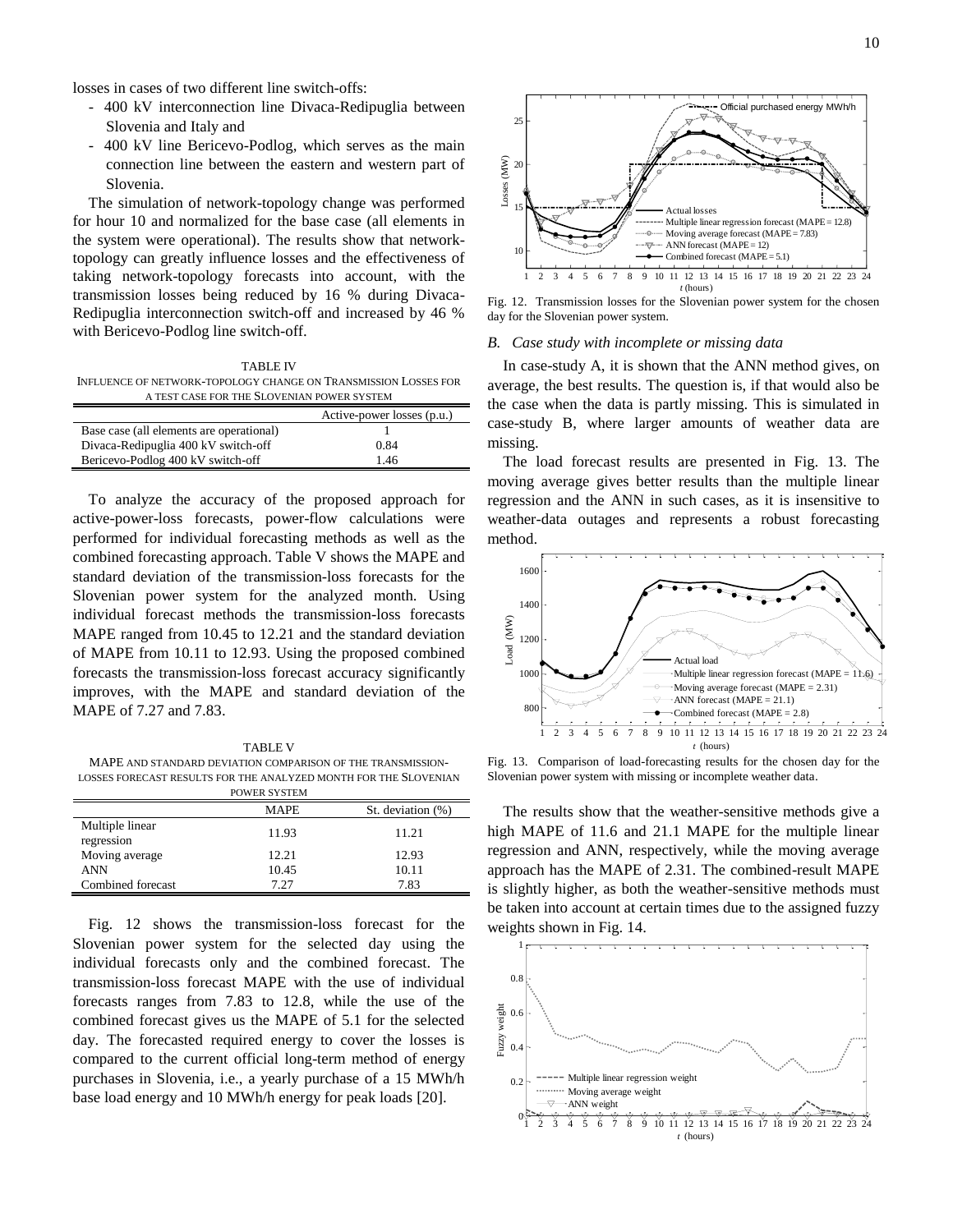Fig. 14. Transmission losses for the Slovenian power system for the chosen day for the Slovenian power system.

Due to the clarity of the paper, only load forecasts results are shown below but similar findings are obtained for a generation forecast. Fig. 15 shows the transmission-loss forecast for the Slovenian power system for the selected day using the individual forecasts only and the combined forecast, where larger amounts of weather data are missing. The transmission-losses forecast MAPE with the use of individual weather-sensitive forecasts ranges up to 60.4, while the use of the combined forecast gives us the MAPE of 8 for the selected day, as the moving average is assigned high fuzzy weights, Fig. 14.



Fig. 15. Transmission losses for the Slovenian power system for the chosen day for the Slovenian power system where larger amounts of weather data are missing.

#### V. CONCLUSION

In this paper a novel, short-term, active-power-loss forecasting method is presented. The method is based on AC power-flow calculations of power system state-forecasts, i.e. load, generation and network topology. The system load and generation are forecasted for the entire interconnected power systems to take the power transits throughout the observed power system and system loading into account. Specifically, the weather-sensitive ANN, multiple linear regression approach and the non-weather-sensitive moving average are used to forecast the load and generation. To minimize the forecast errors and increase the robustness, a novel fuzzybased grouping of the forecasting-method results is presented. The fuzzy weight-based combination of methods presents a novel way of rewarding or penalizing the accuracies and inaccuracies of individual forecasting methods.

The presented approach is currently being designed for the use in daily operations by the Slovenian system operator. The proposed forecasting method has been tested for a randomly chosen month for the Slovenian power system. According to the results the following conclusions can be drawn:

- the use of combined forecasts gives the lowest transmission-loss forecast MAPE and standard deviation, indicating improved accuracy compared to the use of individual forecasting methods;
- the use of combined forecasts represents a robust forecast method in the case of partly missing data, which can often occur in daily system operation;

The forecast results of the system load, generation and losses using the proposed approach verify its effectiveness and substantial financial savings are possible with the presented accuracy of the proposed approach.

#### **REFERENCES**

- <span id="page-10-0"></span>[1] Sandrin, P., "System-services: several questions, in an integrated utility perspective [ancillary services]," *Pricing of Ancillary Services: an International Perspective (Digest No: 1996/164)*, IEE Colloquium on , vol., no., pp.7/1-7/5, 28 Jun 1996
- <span id="page-10-1"></span>[2] Swissgrid, Publication of the AS Concept on the Internet, Swissgrid, 2008.

Available: [http://www.swissgrid.ch/power\\_market/grid\\_operation/](http://www.swissgrid.ch/power_market/grid_operation/)

- <span id="page-10-2"></span>[3] Chow J. H.; Wu F. F.; Momoh J. A., *Applied Mathematics for Restructured Electric Power Systems*. New York: Springer US, 2006, ch. 12
- <span id="page-10-3"></span>[4] Moghaddas-Tafreshi, S.M.; Farhadi, M., "A linear regression-based study for temperature sensitivity analysis of Iran electrical load," *Industrial Technology, 2008. ICIT 2008. IEEE International Conference on* , vol., no., pp.1-7, 21-24 April 2008
- <span id="page-10-4"></span>[5] Ruzic, S.; Vuckovic, A.; Nikolic, N., "Weather sensitive method for short term load forecasting in Electric Power Utility of Serbia," *Power Systems, IEEE Transactions on* , vol.18, no.4, pp. 1581-1586, Nov. 2003
- <span id="page-10-5"></span>[6] Hagan, M. T.; Behr, S. M., "The Time Series Approach to Short Term Load Forecasting," *Power Systems, IEEE Transactions on* , vol.2, no.3, pp.785-791, Aug. 1987
- <span id="page-10-6"></span>[7] Hong-Tzer Y.; Chao-Ming H., "A new short-term load forecasting approach using self-organizing fuzzy ARMAX models," *Power Systems, IEEE Transactions on* , vol.13, no.1, pp.217-225, Feb 1998
- <span id="page-10-7"></span>[8] Taylor J.W., "Short-term electricity demand forecasting using double Seasonal exponential smoothing," *Journal of the Operational Research Society*, Volume 54, Number 8, August 2003 , pp. 799-805(7)
- <span id="page-10-8"></span>[9] Villalba, S.A.; Bel, C.A., "Hybrid demand model for load estimation and short term load forecasting in distribution electric systems," *Power Delivery, IEEE Transactions on* , vol.15, no.2, pp.764-769, Apr 2000
- <span id="page-10-9"></span>[10] Yang, J., Stenzel, J., "Short-term load forecasting with increment regression tree," *Electric Power Systems Research*, Volume 76, Issues 9-10, June 2006, Pages 880-888
- <span id="page-10-10"></span>[11] Jain, A.; Satish, B., "Clustering based Short Term Load Forecasting using Support Vector Machines," *PowerTech, 2009 IEEE Bucharest* , vol., no., pp.1-8, June 28 2009-July 2 2009
- <span id="page-10-11"></span>[12] Yang J., "Power System Short-Term Load Forecasting," Darmstadt, Fachbereich Elektrotechnik und Informationstechnik, 2005. Available: <http://tuprints.ulb.tu-darmstadt.de/epda/000662/>
- <span id="page-10-12"></span>[13] Peng, T.M.; Hubele, N.F.; Karady, G.G., "Advancement in the application of neural networks for short-term load forecasting," *Power Systems, IEEE Transactions on* , vol.7, no.1, pp.250-257, Feb 1992
- <span id="page-10-13"></span>[14] Murto P., "Neural Network Models for Short-Term Load Forecasting," Helsinki, Helsinki University of Technology. Available: <http://www.sal.hut.fi/Publications/pdf-files/tmur98.pdf>
- <span id="page-10-14"></span>[15] Kiartzis, S.J.; Bakirtzis, A.G.; Theocharis, J.B.; Tsagas, G., "A fuzzy expert system for peak load forecasting. Application to the Greek power system," *Electrotechnical Conference, 2000. MELECON 2000. 10th Mediterranean* , vol.3, no., pp. 1097-1100 vol.3, 29-31 May 2000
- <span id="page-10-15"></span>[16] Kwang-Ho K.; Hyoung-Sun Y.; Yong-Cheol K., "Short-term load forecasting for special days in anomalous load conditions using neural networks and fuzzy inference method," *Power Systems, IEEE Transactions on* , vol.15, no.2, pp.559-565, May 2000
- <span id="page-10-16"></span>[17] Klir G.J.; Yaun B., Fuzzy Sets and Fuzzy Logic: Theory and Applications, Prentice Hall PTR, May 1995
- <span id="page-10-17"></span>[18] Yuan-Sheng H., Jia-Jia Deng, "Short-Term Load Forecasting Based on Ant Colony Fuzzy Clustering and SVM Algorithm," Natural Computation, 2008. ICNC '08. Fourth International Conference on , vol.2, no., pp.162-166, 18-20 Oct. 2008
- <span id="page-10-18"></span>[19] Hu G., Zhu F.F., Zhang Y.Z., "Short-Term Load Forecasting Based on Fuzzy C-Mean Clustering and Weighted Support Vector Machines," International Conference on Natural Computation, vol. 5, pp. 654-659, Third International Conference on Natural Computation, 2007